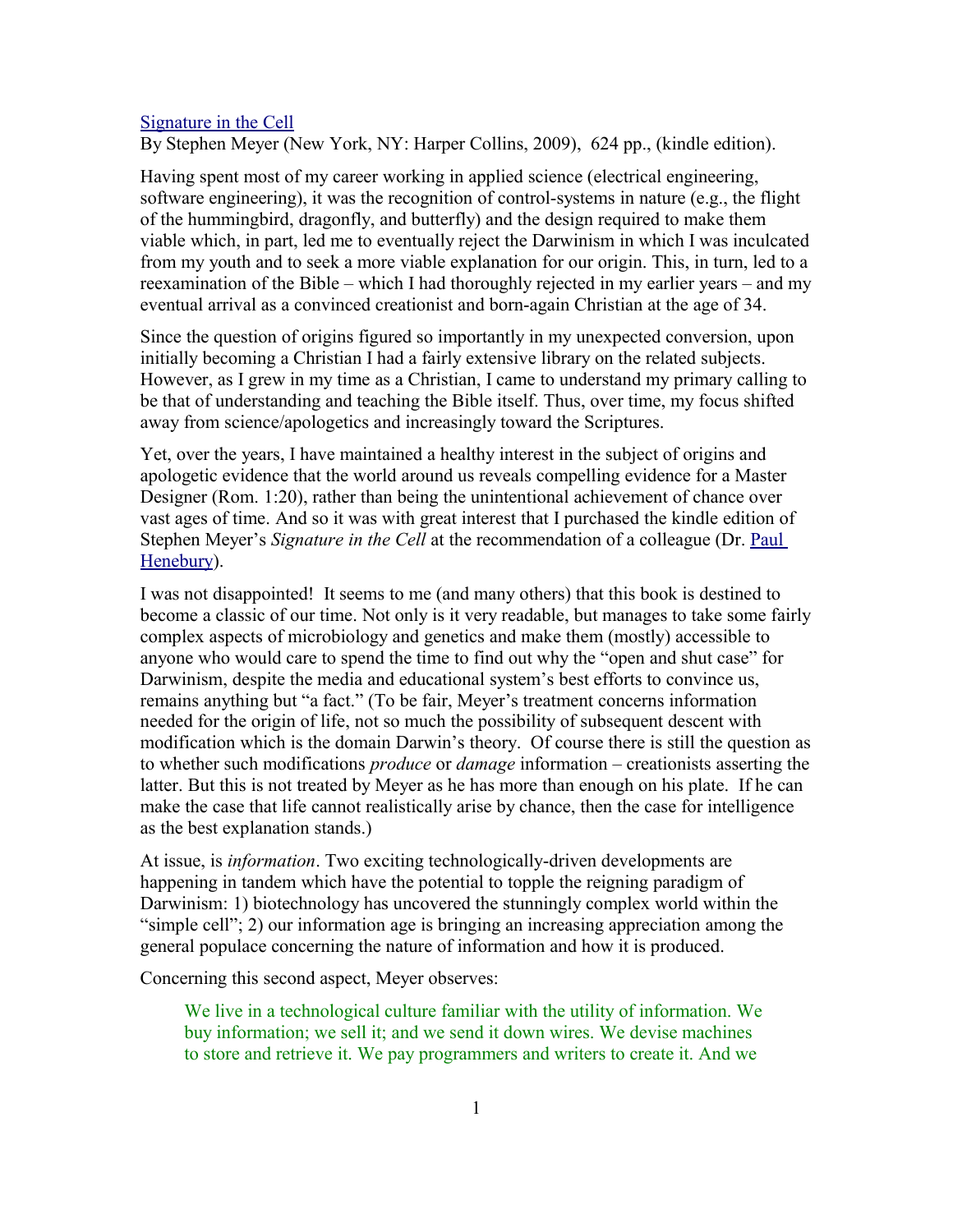enact laws to protect the "intellectual property" of those who do. Our actions show that we not only value information, but that we regard it as a real entity, on par with matter and energy.  $[Par. 283]$ <sup>[1](#page-1-0)</sup>

The wonderful and mysterious thing about *information* is that it goes beyond the strictly material realm – pushing into regions which modern "science education" has often sought to rule as "off-limits" from rational investigation – seeking rulings in the court systems to prohibit the use of information as evidence as if it were purely the realm of fantasies and fairies. Far from such flights of fancy, it is this mysterious *information* which is at the heart of the computer revolution itself:

A blank magnetic tape, for example, weighs just as much as one "loaded" with new software—or with the entire sequence of the human genome. Though these tapes differ in information content (and value), they do not do so because of differences in their material composition or mass. [Par. 310]

Day-to-day, our culture completely relies on this mysterious immaterial entity:

When a personal assistant in New York types a dictation and then prints and sends the result via fax to Los Angeles, some thing will arrive in L.A. But that thing—the paper coming out of the fax machine—did not originate in New York. Only the information on the paper came from New York. No single physical substance—not the air that carried the boss's words to the dictaphone, or the recording tape in the tiny machine, or the paper that entered the fax in New York, or the ink on the paper coming out of the fax in Los Angeles—traveled all the way from sender to receiver. Yet something did. [Par. 303]

It turns out that one of the central points of the book concerns the question of where information originates? Meyer makes the case that the only known source of specified information is *intelligence*. In fact, the book becomes a guided tour of sorts where the reader accompanies Meyer turning over various popular stones (theories) to find whether the sort of information evident within biological systems can truly be said to be found under one of them. Of course, those with a Biblical conviction know that there *is* One Stone which contains the explanation for the origin of specified complexity, but this stone, as we know, is one which cannot be admitted into the classroom because it involves the realm of the supernatural which the hobbled "what we see is all there is"science of our day has ruled as outside of the realm of rationality and therefore as inadmissible for consideration. And so "common sense" has been ruled "nonsense":

Our commonsense reasoning might lead us to conclude that the information necessary to the first life, like the information in human technology or literature, arose from a designing intelligence. But modern evolutionary biology rejects this idea. [Par. 348]

<span id="page-1-0"></span><sup>1</sup> The kindle edition lacks page numbers. All locations refer to paragraph numbers.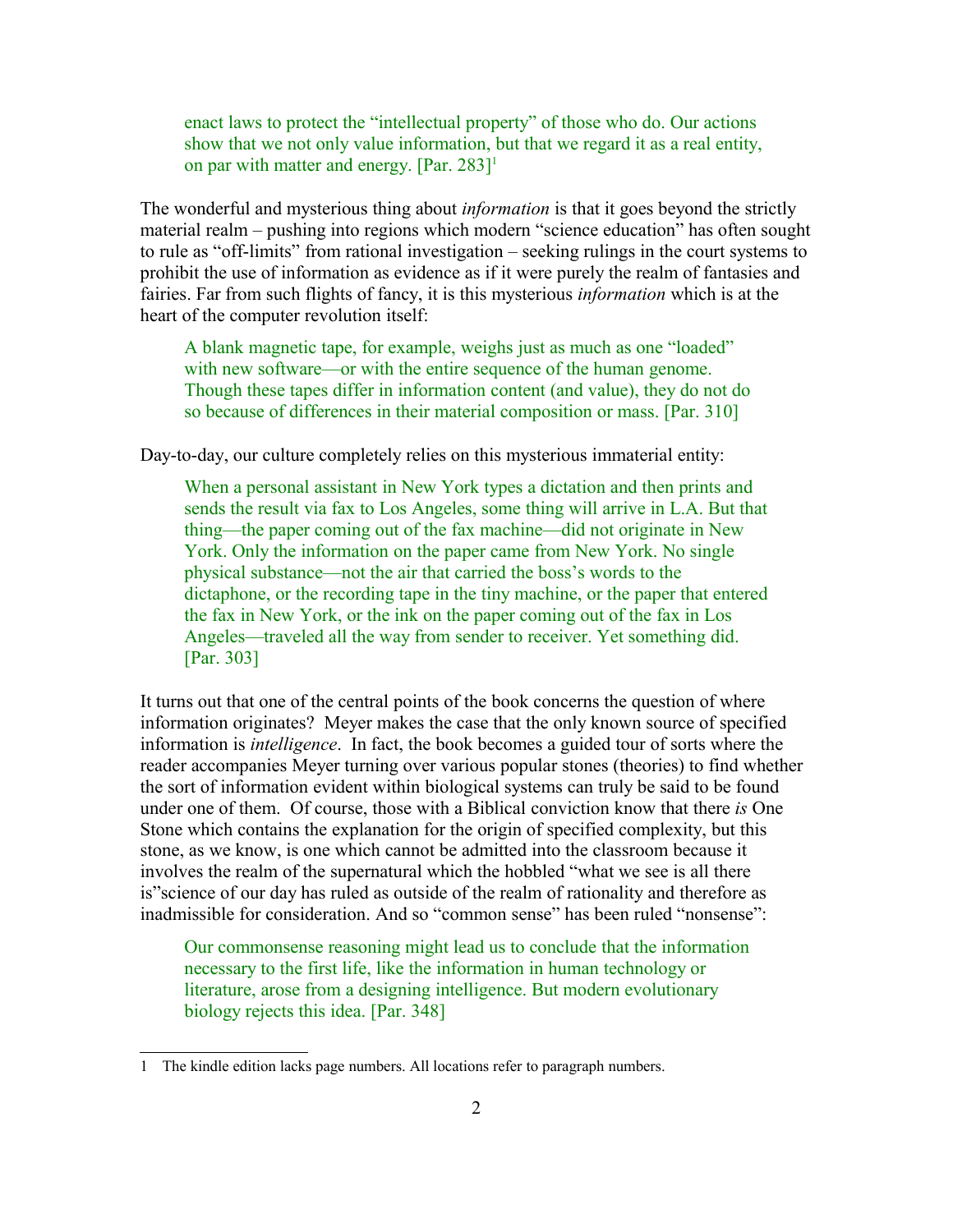And so we have this perplexing situation where the only known source of information is intelligence (which, interestingly, has no *meaning* except as it becomes evident to other intelligent agents), but the study of its origin and the obvious implications – intelligent design – is deemed as "unintelligent" and a simple repackaging of "creationism under the covers." (Meyer makes a sound and important case that intelligent design is not creationism, nor can or should it be.) Although the implications of information found in biology and living systems are off-limits in the classroom, the man-in-the-street is well equipped to recognize such implications in other areas more visible to the senses:

Visitors to Mt. Rushmore in South Dakota infer the past action of intelligent design upon seeing some unusual shapes etched in the rock face. Why? The shapes on the hillside are certainly unusual and irregularly shaped, and thus, in this context, improbable. But beyond that, observers recognize a pattern in the shapes that they know from an independent realm of experience, from seeing the faces of ex-presidents in photographs or paintings. The patterns on the mountain match patterns the observers know from elsewhere. [Par. 5821]

For those of us with experience in the information sciences this inability to admit evidence of information pointing to intelligence into the classroom borders on lunacy. How can it be off-limits to talk about the implications of information in living systems in the classroom when the larger part of the technological revolution is entirely dependent on advances in information *produced by the benefits of science and engineering through agents of rational intelligence?* No, we are urged, the rational way to explain all this complexity is *chance* (which nobody has ever seen clean a garage!). Even worse, this is the best we hold out for the hope of a meaningful life to our students! Be motivated! Have a fulfilling and challenging life! Go out and change the world! But just remember: in the end, you are nothing more than random chemistry which slithered out of a pool of slime.

Meyer draws upon the work of mathematician William Dembski in several chapters when discussing the type of information which Meyer and other intelligent design advocates are on about. This is very helpful information because it distinguishes between chance events which are sure to happen verses those which surpass available probabilistic resources.

Dembski illustrated this by asking me to imagine flipping a coin 100 times and then writing down the exact sequence of heads and tails that turned up. He pointed out that if I was bored enough to do this, I would actually participate in an incredibly unlikely event. The precise sequence that occurred would have a probability of 1 chance in 2100 (or approximately 1 in 1030). Yet the improbability of this event did not mean that something other than chance was responsible. After all, some sequence of that improbability had to happen. Why not this one? [Par. 2950] . . . the occurrence of an improbable event alone does not justify eliminating the chance hypothesis. [Par. 3076]

The fact that we view the particular sequence of coin tosses that was generated as being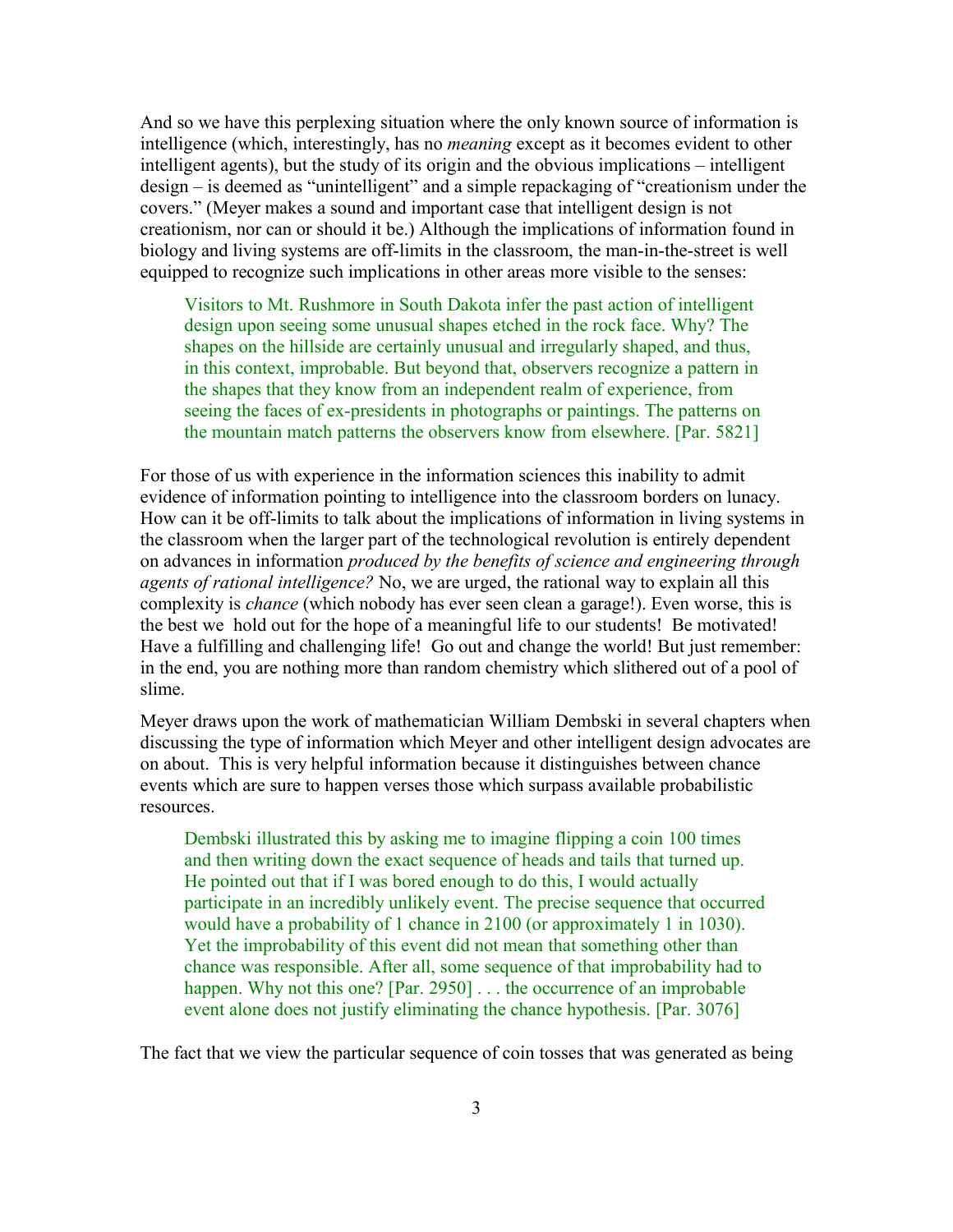insignificant is another indicator that intelligence was not involved. As Meyer makes plain in his discussion, we humans have a built-in baloney detector of sorts which we use everyday to distinguish between events which are realistically produced by chance from those which we deem to be "crooked" or "rigged." We deem chance outcomes to be crooked or rigged (unfairly influenced toward a decided outcome) when we notice patterns or specified (pre-determined) results:

How improbable does an event have to be to justify the elimination of a chance hypothesis? If we begin to detect a pattern in an improbable sequence of events, at what point should our doubts about the chance hypothesis lead us to reject it as untenable or unreasonable? As a blackjack player repeatedly wins against the house, or a ball repeatedly falls in the same hole, or as a die repeatedly comes up on the same side, or as we observe an event that implies that great odds were overcome in the past—at what point do we finally conclude that enough is enough, that something besides chance must be in play? How improbable is too improbable? The answer is, "That depends." It depends on the improbability of the event in question. But it also depends upon how many opportunities there are to generate the event. [Par. 3086]

This is a key theme of the book: the question is not whether chance can produce results, but *what kind* of results chance can realistically produce given the amount of time and the specificity of the required outcome. Chance can and does produce results — indeed *must* produce a result whenever it operates. The question is whether the result squares with the odds required based on the time, resources, and intentional specificity (designed complexity or purpose) of the result. This specified information is the polar opposite of random noise — which every communication engineer well knows. And it is precisely the difference between noise and specified patterns, in a communication signal for example, which encodes information which finds its origin (and any interpretive meaning) in intelligence.

But this is saying nothing more than the SETI (the *Search for Extra-Terrestrial Intelligence*) project takes at face value: the reception of an encoded signal of specified complexity from deep space would rightly be deemed *evidence of intelligence*. So here we have a group of critical thinking scientists searching the skies on a project (often fawned over by the media and intelligentsia) seeking evidence and using methodology which has been ruled as "non-science" by our courts and deemed inadmissible to your average school classroom. Go figure! No wonder we are producing confused students these days?!

Along the way, Meyer discusses the probability associated with generating a modest protein (which, by the way, is just a small part of what would be needed for life):

The odds of getting even one functional protein of modest length (150 amino acids) by chance from a prebiotic soup is no better than 1 chance in  $10^{164}$ . [Par. 3467]

Another way to say that is the probability of finding a functional protein by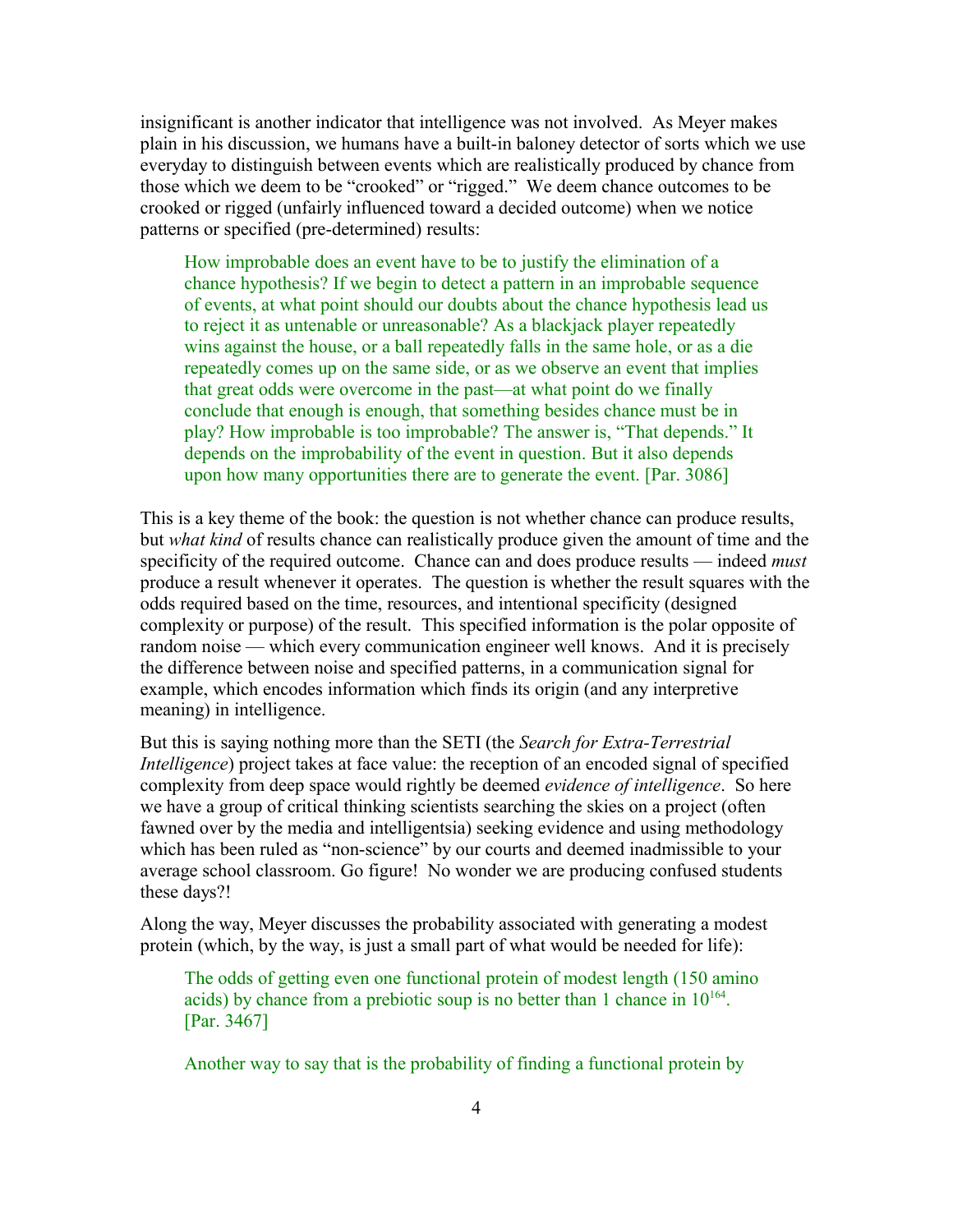chance alone is a trillion, trillion, trillion, trillion, trillion, trillion, trillion times smaller than the odds of finding a single specified particle among all the particles in the universe. [Par. 3477]

He also produces a calculation by Demski, which generously allows a long-age universe with every observable particle dedicated to another chance attempt each second to show that the odds related to the simple protein far exceed the probabilistic resources of the universe. This rather sobering reality doesn't stop some cosmologists who retreat to mathematical theory in an attempt to envision an"inflationary cosmology" allowing for an essentially limitless number of parallel universes in a vain attempt to bolster the probabilistic resources. Never mind that much of the theory involved has more in common with a belief in pink elephants and Alice in Wonderland than reality.

Consider the "Boltzmann brain" phenomenon, for example, over which quantum cosmologists have been greatly exercised. Within inflationary cosmology, it is theoretically possible for a fully functioning human brain to pop spontaneously into existence, due to thermal fluctuations in the quantum vacuum, and then disappear again. Such an entity has been called a "Boltzmann brain." Under standard conditions for bubble-universe generation in inflationary cosmology, Boltzmann brains would be expected to arise as often, or more often, than normal occurrences in our universe. Indeed, calculations based upon some inflationary cosmological models lead to a situation in which these free-floating Boltzmann brains infinitely outnumber normal brains in people like us. [Par. 8511]

Because of Meyer's background in the history of science, some of the most interesting parts of the book discuss developments and approaches to science, including events leading to the famous discovery of the double-helix of DNA.

Meyer is no slouch when it comes to biological systems, following a path through numerous alternative theories which have been put forth as the odds have continued to grow against a chance explanation for the origin of living systems. For example, one such theory which is presently thought to offer relief in the beleaguered quest to explain life without an intelligence cause (the "RNA world") is shown to be of little help in truly addressing issues of the origin of the needed information.

An especially helpful aspect of the book is a brief analysis of algorithmic examples and computer programs which are put forth in an attempt to show that complex information can be produced without intelligence. In every case, the experiment itself is shown to be tainted by the introduction of the intelligence of the experimenters themselves, usually in subtle and unintentional ways which are not valid. It turns out to be a bit like the Heisenberg uncertainty principle in that the study of the *unintelligent* origin of information by experiments set up by *intelligent* agents is fraught with the subtle coupling of intelligence into the experimental system or procedure. As a software developer, this is something I'd been convinced of when reading extravagant claims of computer-based "proofs of evolution" even before reading Meyer.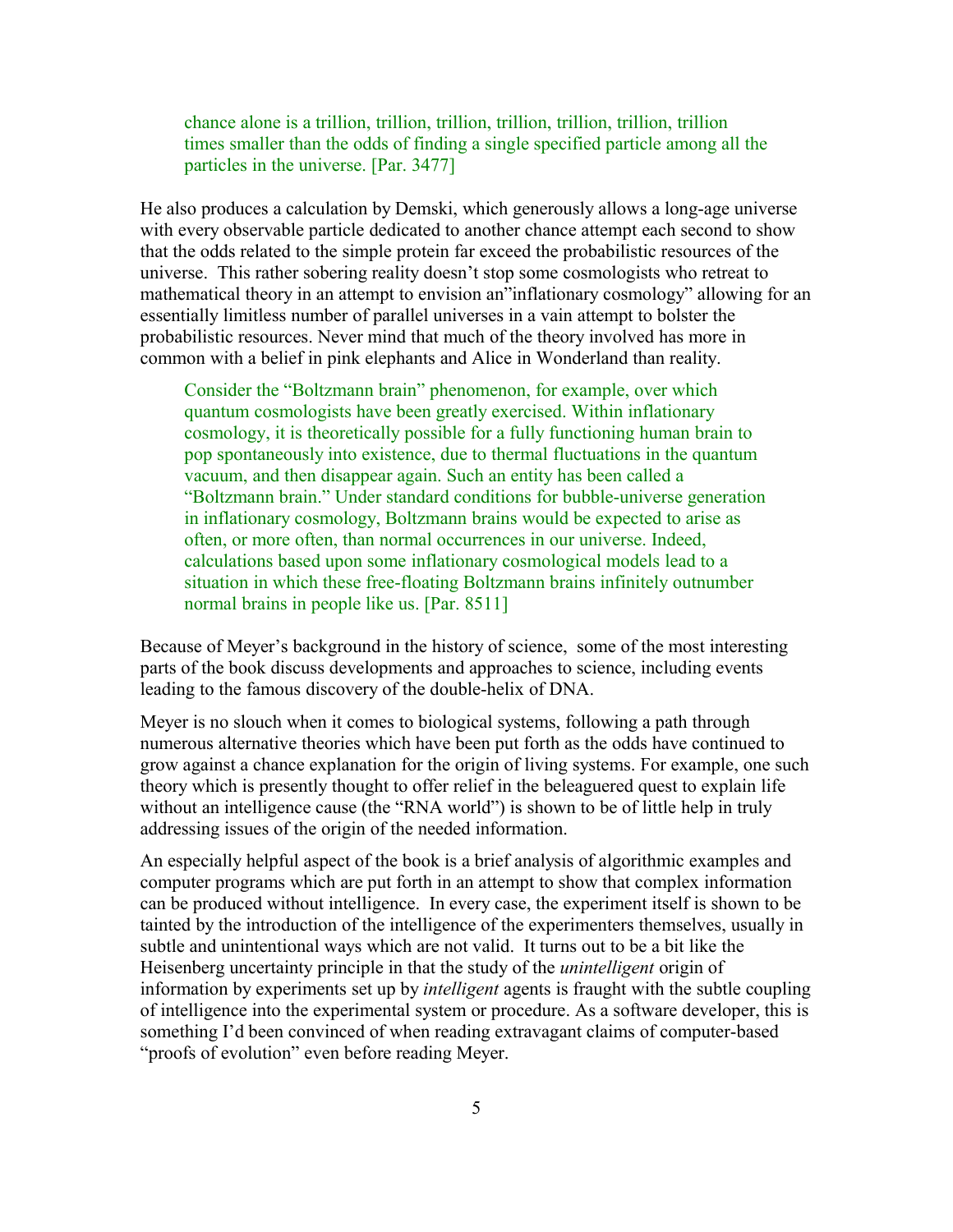...the very fact that these experiments required so much intervention seemed significant. By involving "programming" and "engineering" in simulations of the origin of life, these new approaches had introduced an elephant into the room that no one wanted to talk about, especially not in the methods sections of scientific papers. [Par. 5303]

Meyer exposes similar experimental corruption in relation to "prebiotic soup" origin of life experiments where conditions are carefully controlled by the intelligence of the experimenters who are seeking to show how the results could all come about by chance.

Most origin-of-life researchers recognized that, even if there had been a favorable prebiotic soup, many destructive chemical processes would have necessarily been at work at the same time. Simulation experiments of the type performed by Stanley Miller had repeatedly demonstrated this. They have invariably produced nonbiological substances in addition to biological building blocks such as amino acids. Without intelligent intervention, these other substances will react readily with biologically relevant building blocks to form biologically irrelevant compounds—chemically insoluble sludge. To prevent this from happening and to move the simulation of chemical evolution along a biologically promising trajectory, experimenters often remove those chemicals that degrade or transform amino acids into nonbiologically relevant compounds. They also must artificially manipulate the initial conditions in their experiments. For example, rather than using both short-and long-wavelength ultraviolet light, which would have been present in any realistic early atmosphere, they use only short-wavelength UV. Why? The presence of the long-wavelength UV light quickly degrades amino acids. [Par. 3712]

Given the breadth and depth of the book, it is nearly impossible to touch on all that is valuable in the text. Suffice it to say that the book is a *tour de force* treatment of the secular (but not Biblical) puzzle of the origin of life and related topics.

Time and time again, Meyer returns to the same quandary: intelligent design is admissible as applied in various venues of historical investigation (involving abductive reasoning), but for *some reason* it is ruled out in relation to biological analysis of how life came to be. One can sense his frustration at this unfairness in numerous passages. For example:

... anthropologists who discovered the ancient cave paintings in Lascaux, France, knew of only one cause capable of producing representational art. Consequently, they inferred the past activity and presence of intelligent agents. Moreover, they could make this inference confidently without any other evidence that intelligent agents had been present, because the presence of the paintings alone established the probable presence of the only known type of cause—intelligence—of such a thing. [Par. 5421]

in hypothetical and real-world cases, the inference to intelligent design as the